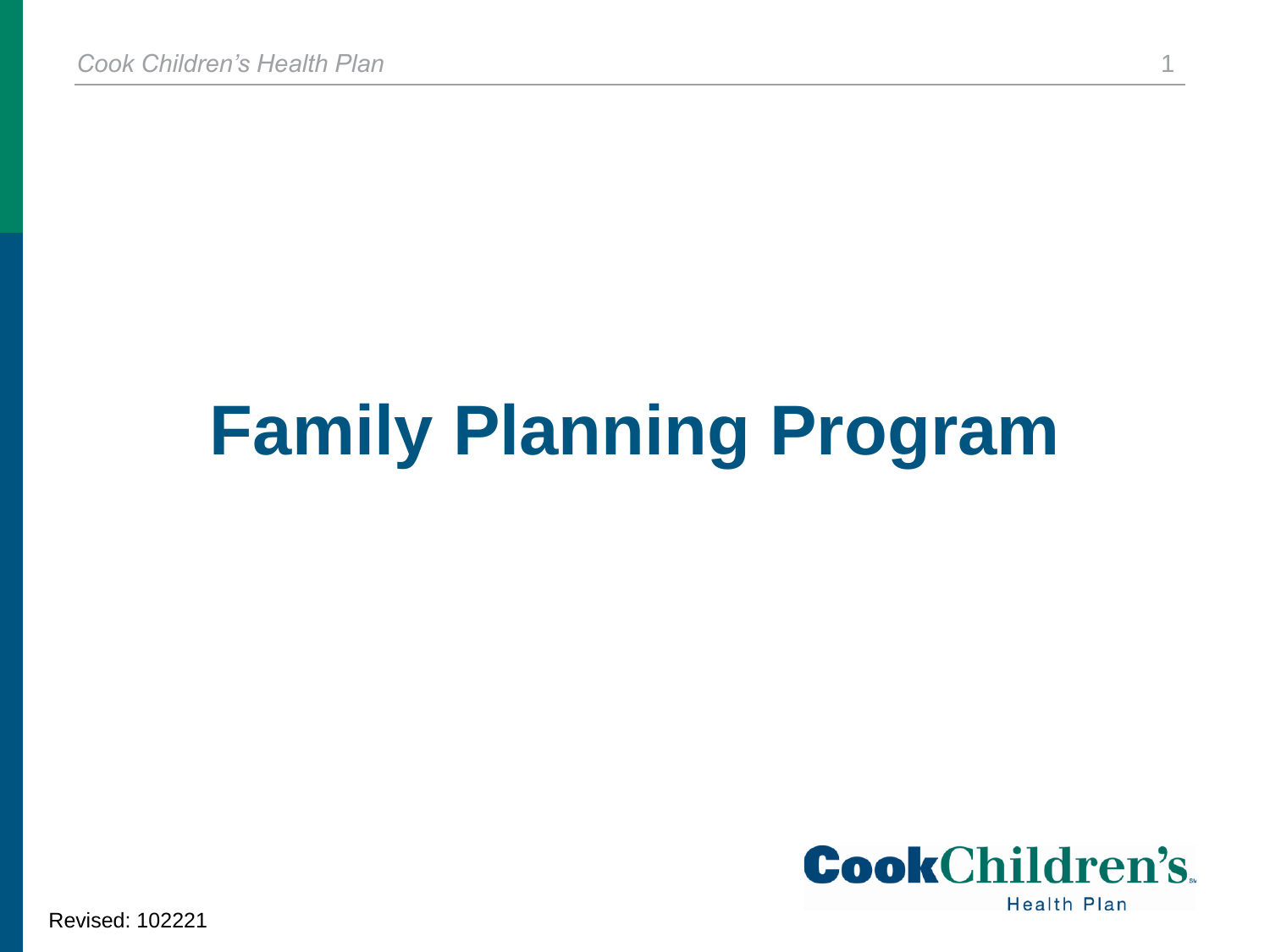# **Family Planning Program**

The Family Planning Program is dedicated to providing accessible family planning and reproductive healthcare to eligible women and men in Texas.

The free or low-cost services offered through the Family Planning Program help:

- Reduce unintended pregnancies
- Allow people to determine the number and spacing of their children
- Improve birth outcomes and overall health

For more information visit **Family Planning Program** or call 877-541-7905.

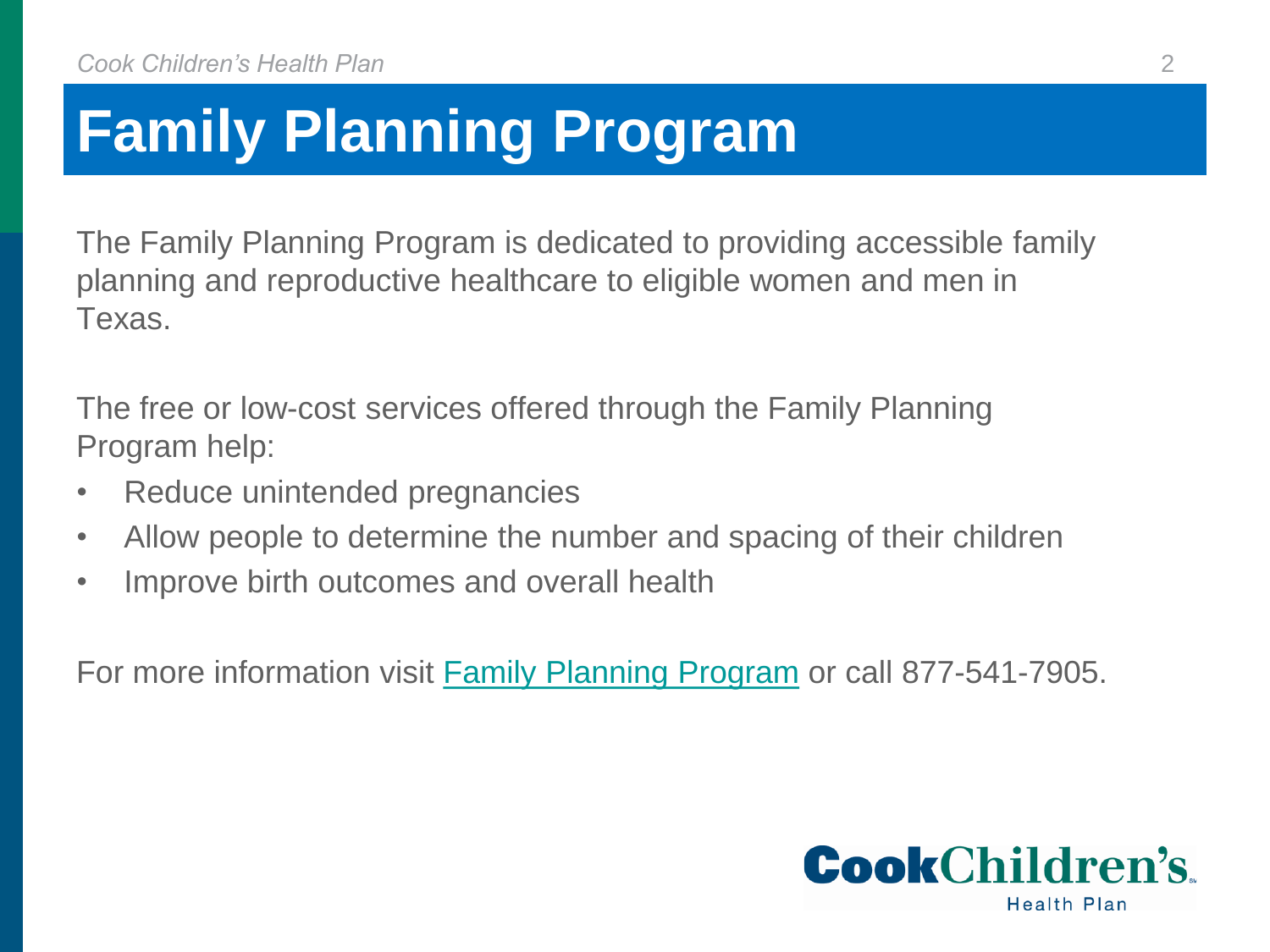# **Family Planning Program Eligibility**

You may receive Family Planning Program benefits whether you are female or male.

You may receive benefits if you:

- Are a resident of Texas;
- Are 64 or younger; and
- Meet the following income requirements



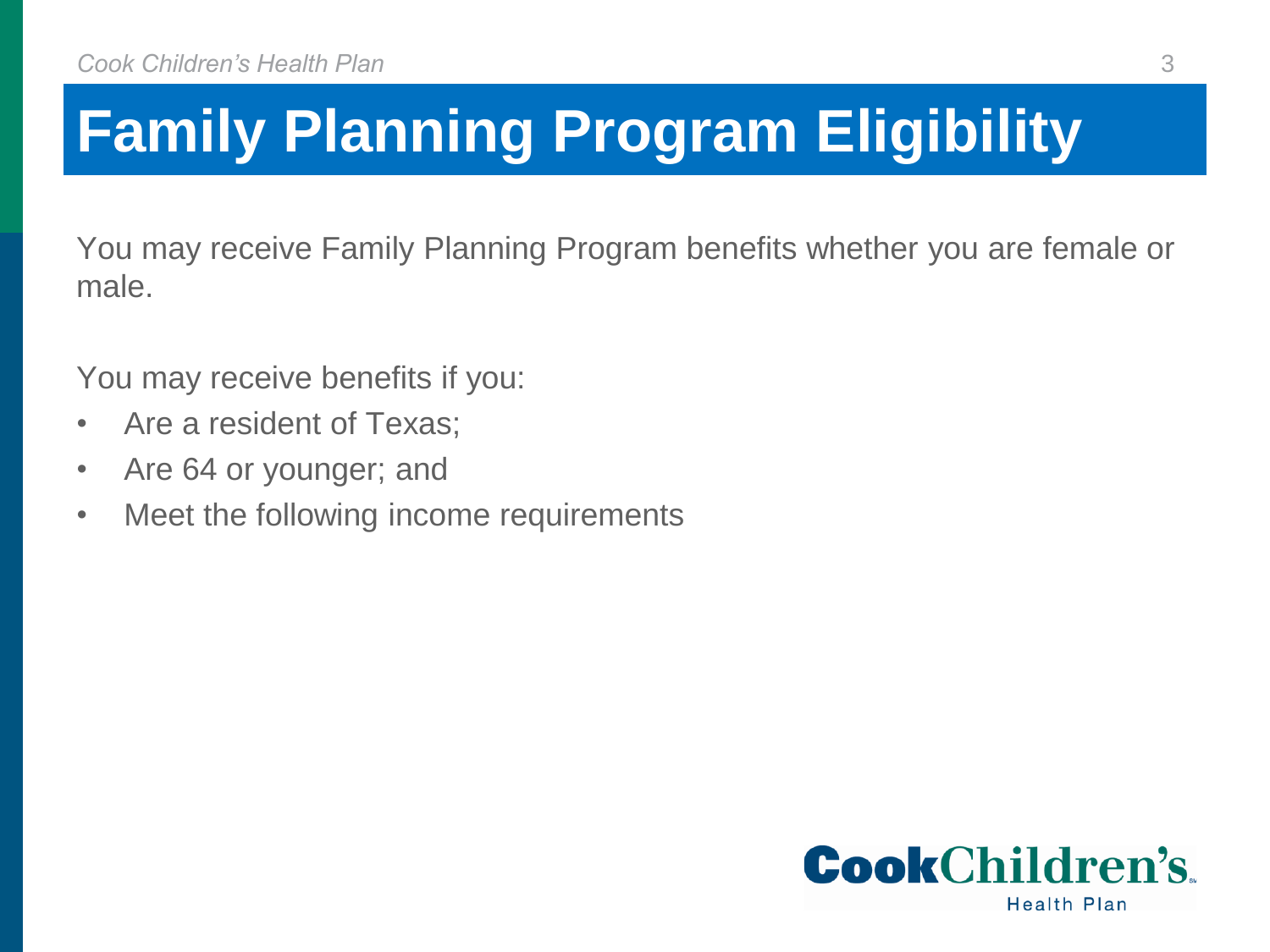# **Income Requirements**

| <b>Family Size – including the man</b><br>or woman | <b>Monthly Maximum Family Income</b> |
|----------------------------------------------------|--------------------------------------|
| 1                                                  | \$2,127                              |
| $\overline{2}$                                     | \$2,873                              |
| 3                                                  | \$3,620                              |
| $\overline{4}$                                     | \$4,367                              |
| 5                                                  | \$5,114                              |
| 6                                                  | \$5,860                              |
| $\overline{7}$                                     | \$6,607                              |
| 8                                                  | \$7,354                              |

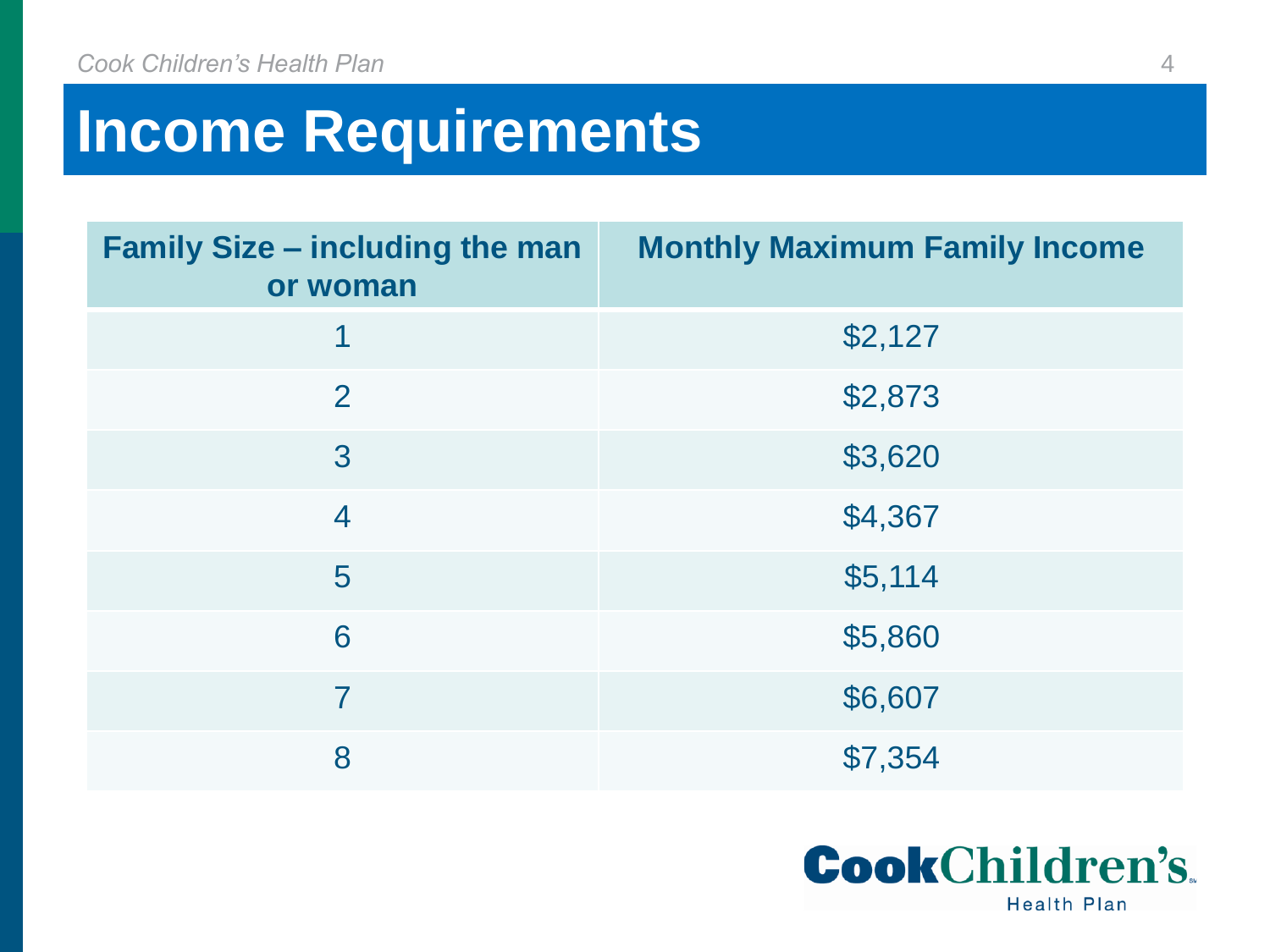## **Benefits**

- Pregnancy testing
- Pelvic examinations
- Sexually transmitted infection services
- Breast and cervical cancer screenings
- Clinical breast examination
- Screening for:
	- cholesterol, diabetes, and high blood pressure
- HIV screening
- Long-acting reversible contraceptives
- Oral contraceptive pills
- Permanent sterilization
- Other contraceptive methods such as condoms, diaphragm, vaginal spermicide, and injections

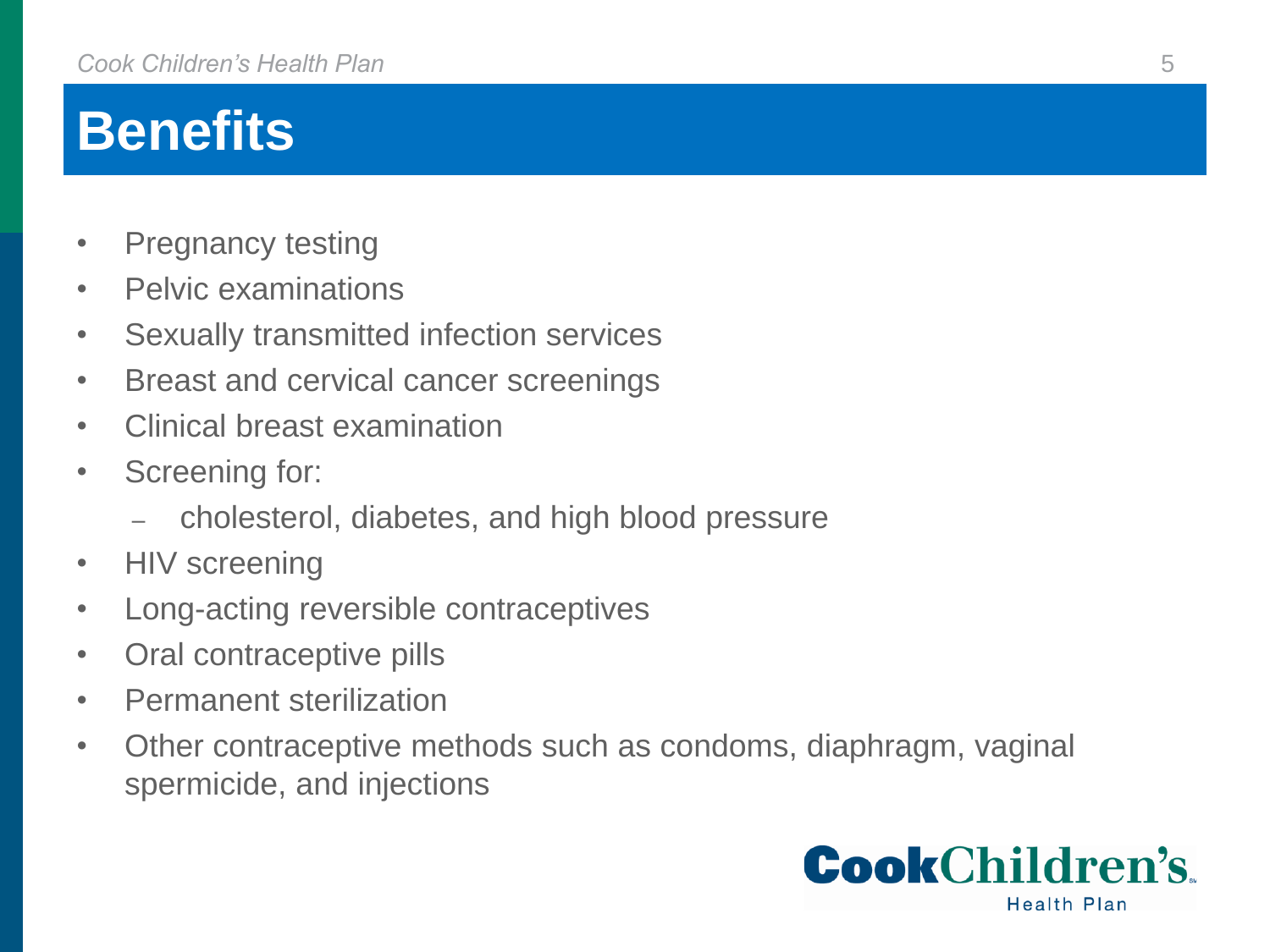## **Benefits**

- Limited prenatal benefits
- Other contraceptive methods such as:
	- condoms, diaphragm, vaginal spermicide, and injections
- Limited prenatal benefits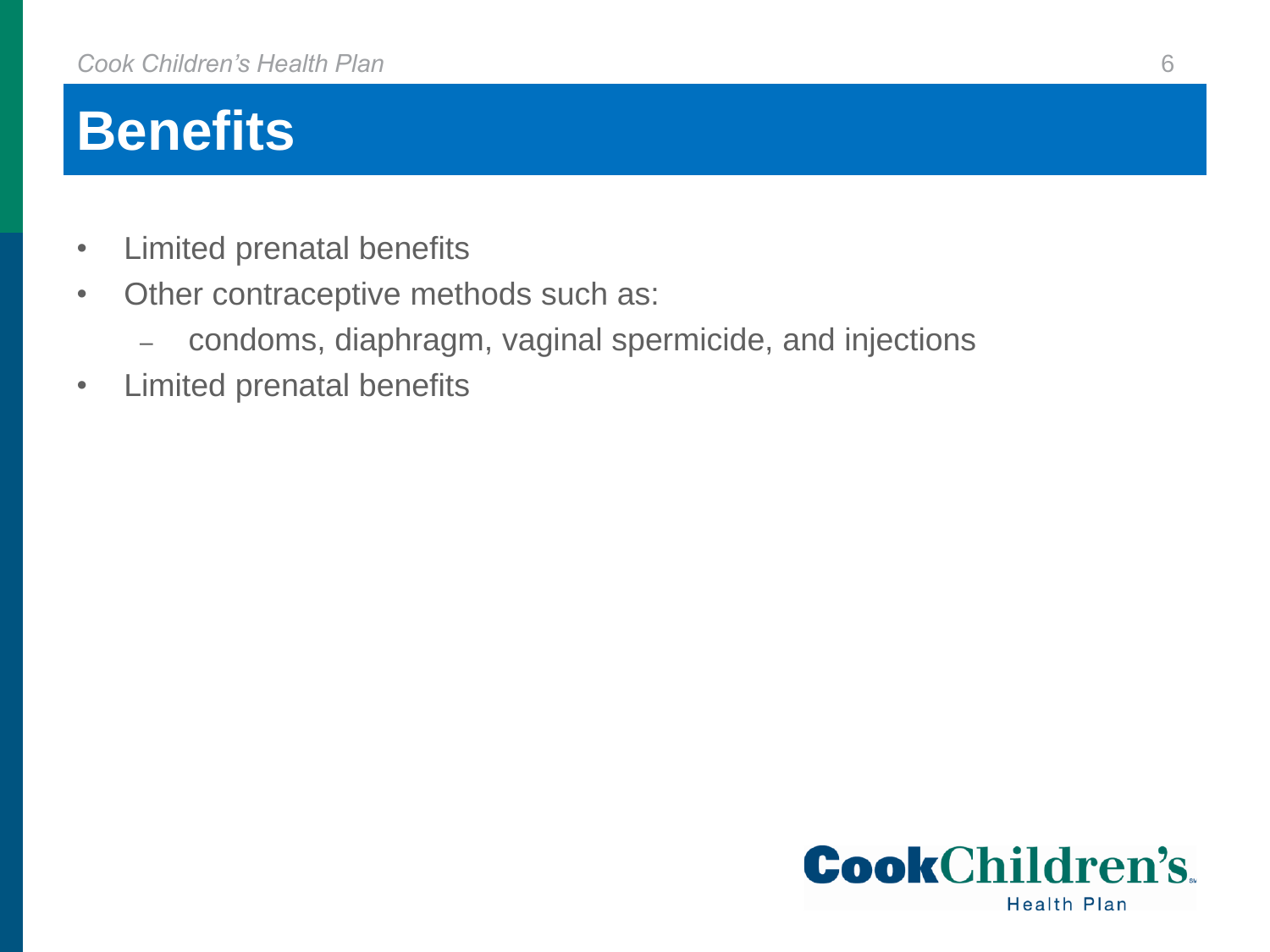#### **Program Fact Sheets**

You can help promote women's health programs in Texas by downloading or ordering copies of applications, facts sheets, posters and other materials. To order these materials at no cost to you, fill out the [online order form](http://hhsc.pinnaclecart.com/healthy-texas-women/).

- [Family Planning Client Fact Sheet -](https://www.healthytexaswomen.org/sites/htw/files/documents/provider-resources/fpp_client_fact_sheet_english.pdf) English
- [Family Planning Client Fact Sheet –](https://www.healthytexaswomen.org/sites/htw/files/documents/provider-resources/fpp_client_fact_sheet_spanish.pdf) Spanish
- [Family Planning Program -](https://www.healthytexaswomen.org/sites/htw/files/documents/provider-resources/fpp-provider-factsheet-english-05172017.pdf) Provider Fact Sheet

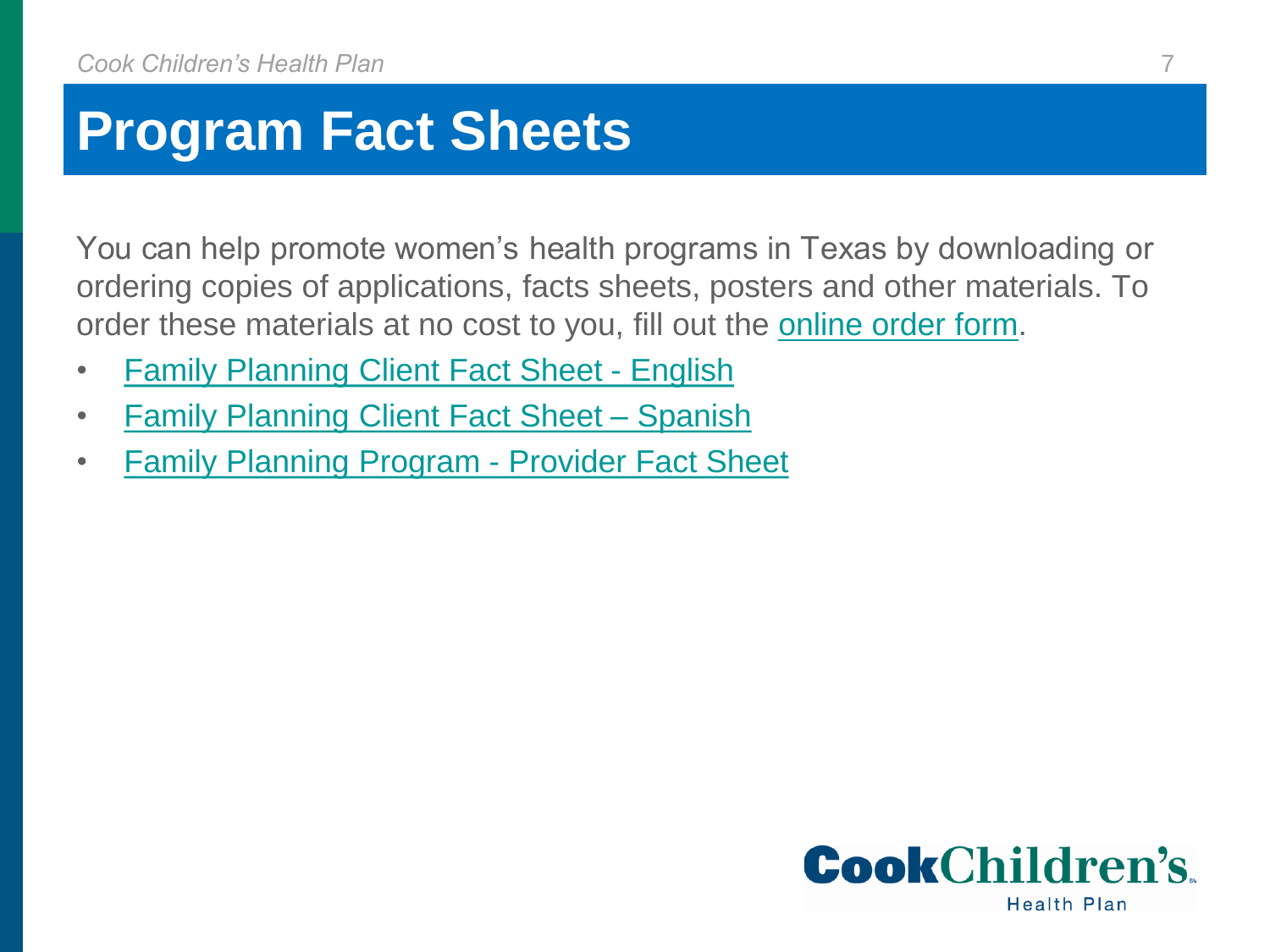## **Provider Resource**

- [Family Planning Program](https://www.tmhp.com/programs/family-planning-program)
- [Texas Medicaid Provider Procedures Manual, Women's Health Services](https://www.tmhp.com/sites/default/files/microsites/provider-manuals/tmppm/html/index.html#t=TMPPM%2F2_Womens_Health_Srvs%2F2_Womens_Health_Srvs.htm) **Handbook**